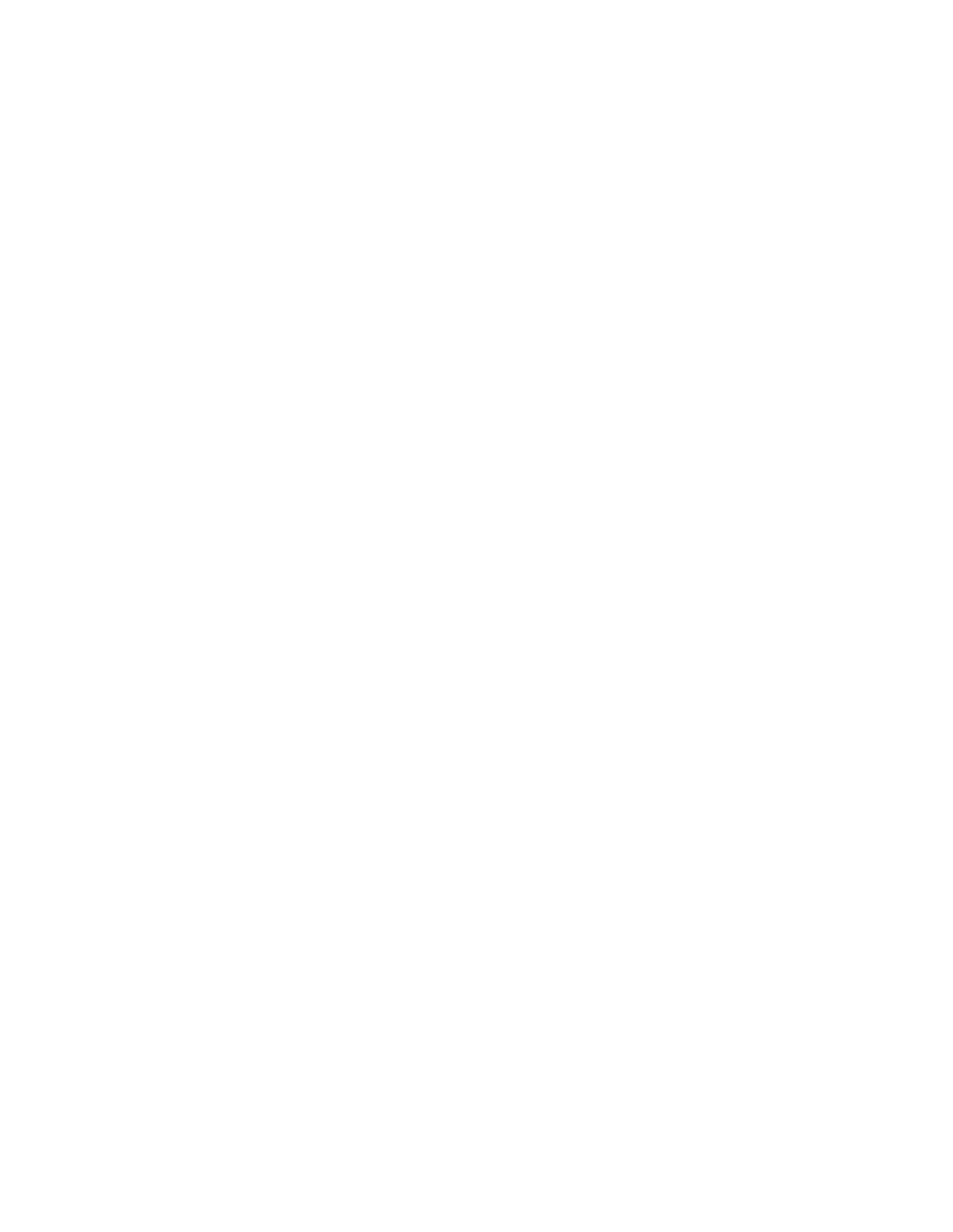# **A MODFLOW TOOL TO DEFINE BOUNDARIES OF A STREAM DEPLETION ZONE**

**Andrew Bobst and Scott Fleener**

**Montana Bureau of Mines and Geology Ground Water Investigations Program**

**Montana Bureau of Mines and Geology Open-File Report 655**

**October 2014**

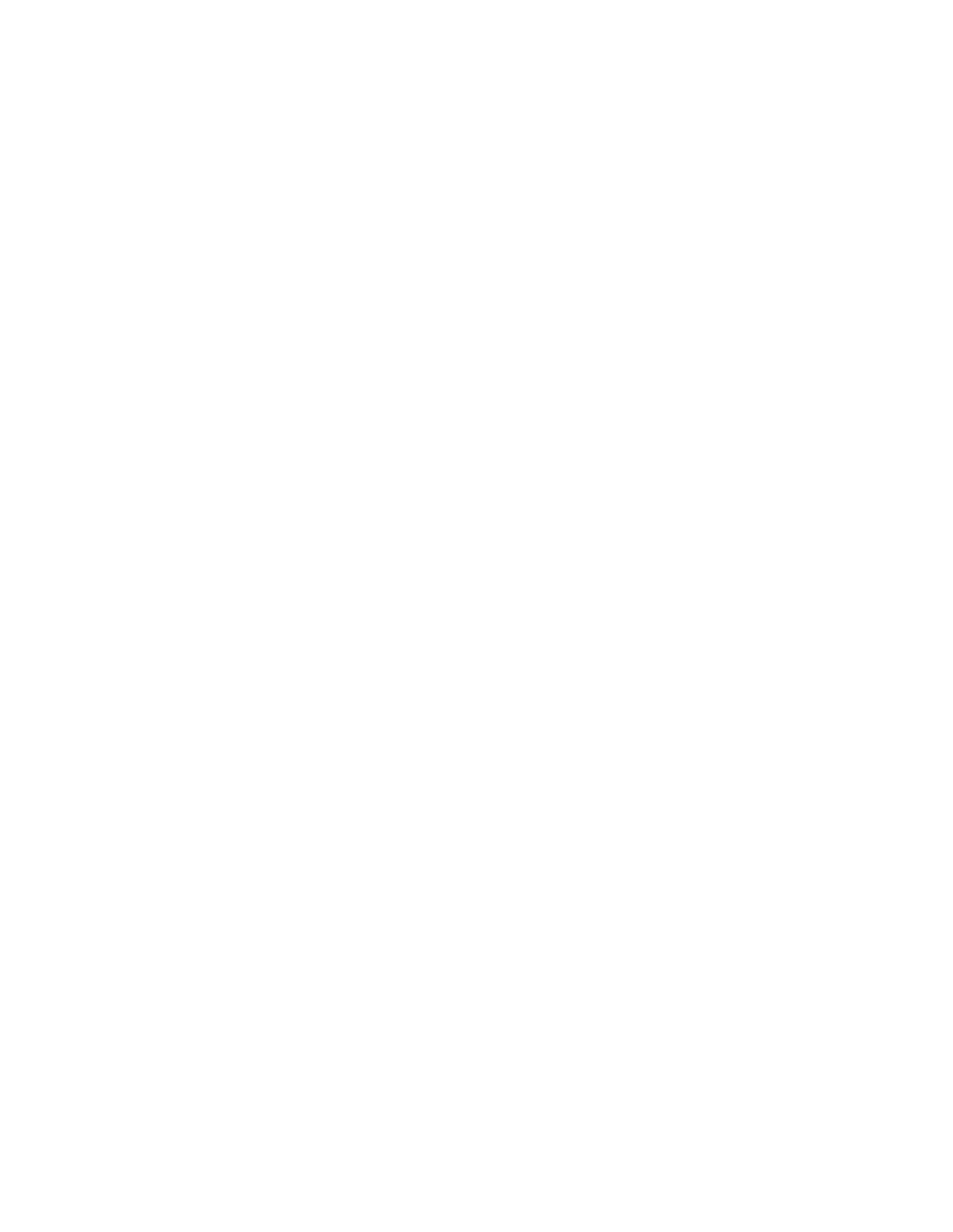# **CONTENTS**

# FIGURES

| Figure 1. This flow chart shows the process that the SDZTool and the user follow to determine                                                                                     |
|-----------------------------------------------------------------------------------------------------------------------------------------------------------------------------------|
| Figure 2. This model was used to compare stream depletion calculations from the numerical                                                                                         |
| Figure 3. Stream depletion values as a percentage of the pumping rate were calculated manually<br>using MODFLOW, using the SDZTool with MODFLOW, and using the Jenkins analytical |
| Figure 4. The calculated stream depletion as a percentage of the pumping rate is somewhat                                                                                         |
|                                                                                                                                                                                   |
| Figure 5. The Upper Beaverhead model uses two layers and includes general head boundaries,                                                                                        |
| Figure 6. Results from the SDZTool show that stream depletion is greatest near the Beaverhead                                                                                     |
|                                                                                                                                                                                   |

# TABLES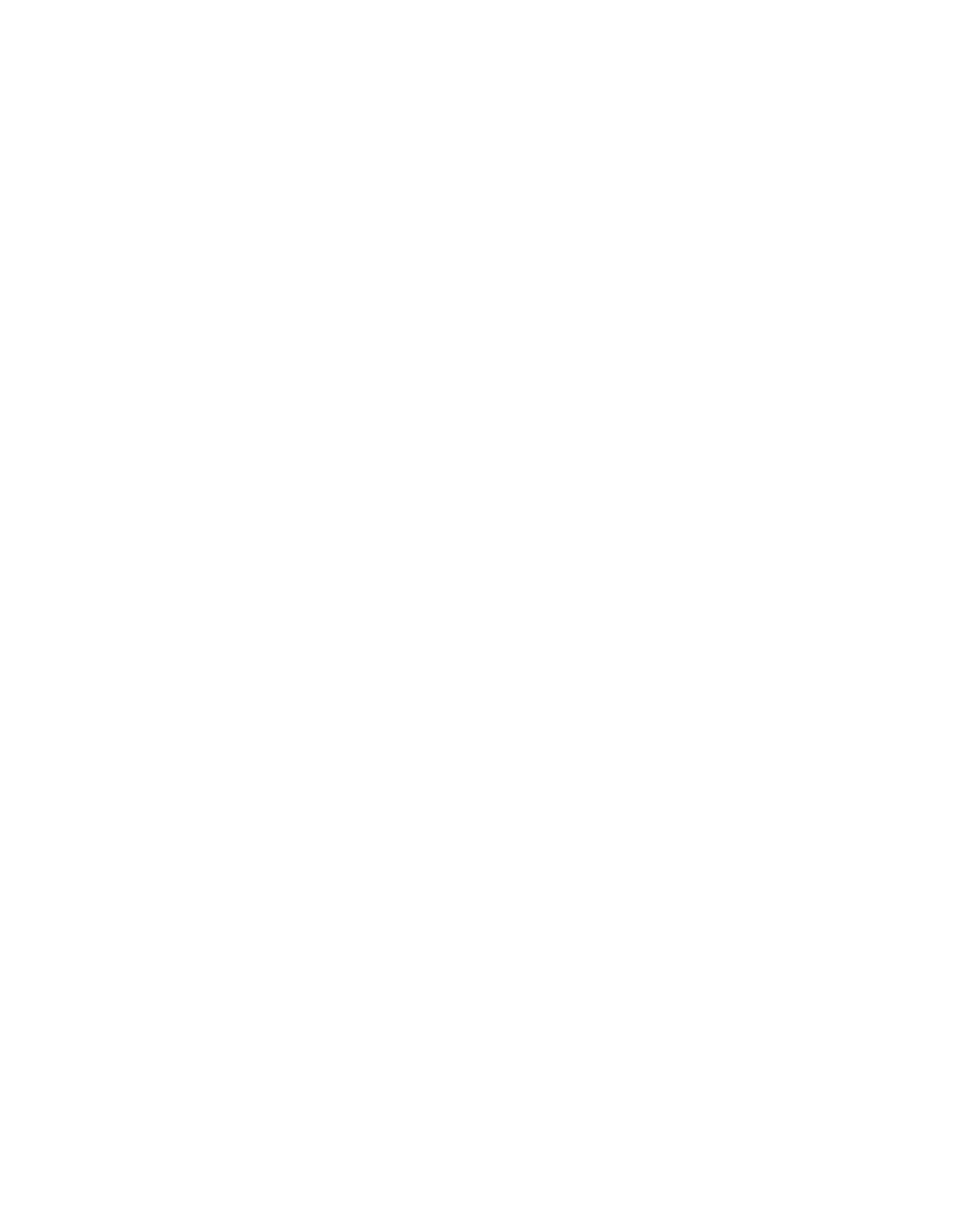# **ABSTRACT**

Stream depletion zones (SDZs) are mappable three-dimensional zones, defined by a percentage of a well's pumping rate that would have otherwise been stream flow. Such a percentage is defined after a specified time of constant pumping. Analytical methods of defining these zones must substantially simplify the hydrogeologic system. In situations where there are variable aquifer properties, simplified analytical answers may provide poor results. Analytical methods also only provide a stream depletion value for a particular point, so developing an SDZ map would require many calculations and be quite inefficient. Numerical groundwater models, such as MODFLOW, allow for a more complex representation of the hydrogeologic system; however, the process for mapping an SDZ would require testing the effects of adding a well one cell at a time. For this reason the SDZTool has been developed to automate the calculation of stream depletion using existing MODFLOW-2000 or MODFLOW-2005 numerical groundwater models. Results from this tool are comparable to simplified analytical solutions for models developed to follow the assumptions of the analytical methods. Use of this tool on a pre-existing MODFLOW model shows that the extent of calculated SDZs is similar to that calculated using analytical methods.

# **INTRODUCTION**

When a well removes water from an aquifer, the hydraulic system must be rebalanced by induced recharge to the aquifer, or a decrease in groundwater discharge (Theis, 1940; Bredehoeft and others, 1982). If the imbalance is made up by induced recharge from a stream or by a decrease in groundwater discharge to a stream, the well has caused stream depletion (Jenkins, 1968). The factors that determine the magnitude and timing of stream depletion are (1) the distance to the stream and the degree to which the stream and the aquifer are connected; (2) the distance to, amount, and distribution of recharge; (3) the distribution of transmissivity and storativity in the aquifer; and (4) the duration and magnitude of water withdrawal from the well (Theis, 1940; Hantush, 1965).

The amount of stream depletion anticipated to result from a proposed well can be calculated if sufficient hydrogeologic information is available. This can be done analytically (e.g., Glover and Balmer, 1954; Hantush, 1965; Jenkins, 1968; Hunt, 1999, 2003; Butler and others, 2001) or numerically (e.g., Leake and others, 2005, 2008; Neupauer and Griebling, 2012). While such a calculation is useful to evaluate stream depletion from a single well, calculating stream depletion from many well locations can be done more efficiently if a map of stream depletion is developed for an aquifer using a specified pumping rate and pumping duration. When such a map includes a particular threshold value,

the area that will have the greatest short-term effect on stream flow is called the stream depletion zone (SDZ; Metesh, 2012).

The Montana Legislature passed a law defining SDZs in 2013. The intent of this law was to establish a zone where reduction of well discharge would reduce stream depletion in a short period of time. Within an established SDZ wells that are exempt from the formal water rights permitting process (aka exempt wells) would be limited to a total annual diversion of 2 acre-ft, and would be limited to a maximum withdrawal rate of 20 gallons per minute (gpm). Exempt wells outside of SDZs are allowed to divert up to 10 acre-ft per year, and are limited to a maximum withdrawal rate of 35 gpm. Under the Montana law an SDZ is "an area where hydrogeologic modeling concludes that as a result of a ground water withdrawal, the surface water would be depleted by a rate equal to at least 30% of the ground water withdrawn within 30 days after the first day a well or developed spring is pumped at a rate of 35 gallons a minute." The Montana Department of Natural Resources and Conservation is currently developing rules to define the methods that will be used to establish SDZs. Several other western states have adopted similar laws to recognize the interconnection between surface water and groundwater, and to facilitate their integrated management.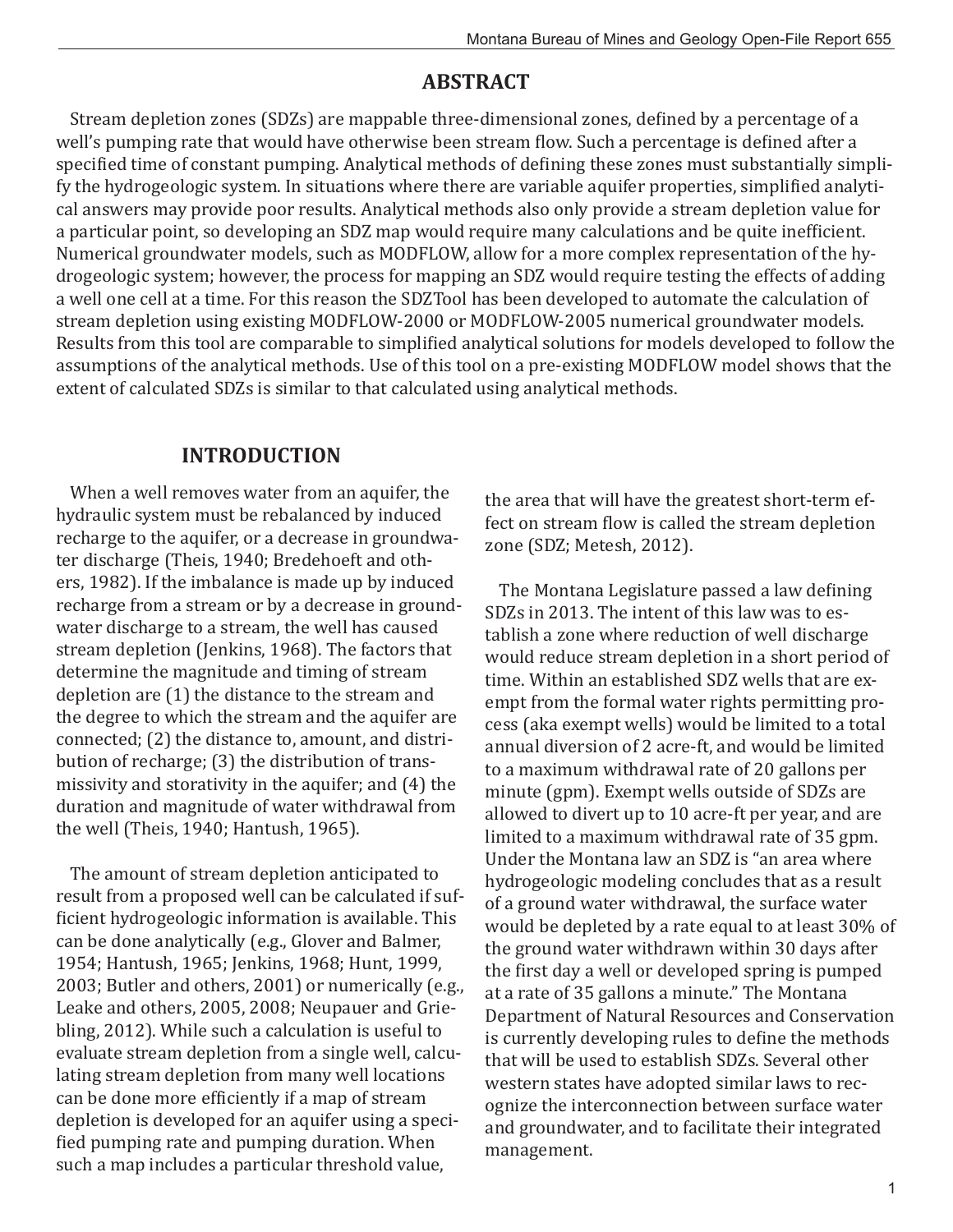# **CALCULATING STREAM DEPLETION BY ANALYTICAL METHODS**

Analytical methods employ a single governing equation derived under a specific set of assumptions. The analytical method described by Jenkins (1968) is widely used, and it incorporates much of the previous work (Theis, 1941; Glover and Balmer, 1954). Jenkins (1968) identified the following assumptions related to using this method:

- 1. The transmissivity of the aquifer (T) does not change with time. Thus, for a watertable aquifer, drawdown is considered to be negligible when compared to the saturated thickness.
- 2. The temperature of the stream is assumed to be constant and to be the same as the temperature of the water in the aquifer.
- 3. The aquifer is isotropic, homogeneous, and semi-infinite in areal extent.
- 4. The stream that forms a boundary is straight and fully penetrates the aquifer.
- 5. Water is released instantaneously from storage.
- 6. The well is open to the full saturated thickness of the aquifer.
- 7. The pumping rate is steady during any period of pumping.

Also implicit in this method are the assumptions that there is only one well, one stream, one aquifer, that the streambed is at least as permeable as the aquifer, that any recharge to the aquifer occurs a semi-infinite distance away, and that regardless of aquifer properties the specified pumping rate can be maintained. Other work has attempted to remove some of the more restrictive assumptions, such as no streambed resistance (Hantush, 1965), fully penetrating streams (Hunt, 1999, 2004; Zlotnik and Huang, 1999; Butler and others, 2001) and steady pumping rates (Darama, 2001); however, substantial simplification of the hydrogeologic system is required to use analytical methods. Aquifer properties often change spatially, hydrologic boundaries may be encountered (e.g., no-flow), the saturated thickness may change substantially due to pumping, rivers are rarely straight, the wells

may not be fully penetrating, there may be multiple wells or streams, and recharge may occur close to the area analyzed.

# **CALCULATING STREAM DEPLETION BY NUMERICAL METHODS**

Numerical models can incorporate a more complex representation of the hydrogeologic system than analytical models. Numerical models can allow for spatial variability in aquifer properties, hydrologic boundaries, changing saturated thickness with pumping, sinuous rivers, partly penetrating wells, simulation of multiple wells and multiple streams, and recharge near the area being tested. Numerical models are limited by the requirement that space and time must be discretized, so solutions are only available at predetermined locations and times. This discretization also results in some truncation error as the differential equations of groundwater flow are replaced by algebraic equations. Numerical models also do not give a precise answer. Numerical models use successive approximation techniques to get near to an answer; however, they never arrive at a single "correct" answer. Due to their complexity, numerical models must be calibrated relative to field data and observations; however, if there were substantial conceptual errors during the development of the model, it is still mathematically possible for the model to calibrate, but to be a poor representation of the hydrogeologic system. For this reason detailed monitoring data and a well-developed conceptual model (including a detailed groundwater budget) are needed if a numerical model is expected to reasonably approximate a particular hydrogeologic system (Anderson and Woessner, 1992).

If a properly developed and calibrated numerical model is available for an area, the stream depletion resulting from a hypothetical well at any particular location within the model can be estimated (for example, Leake and others, 2005, 2008, 2012). Such an estimate would require less simplification of the hydrogeologic system than would be needed to use an analytical solution.

The most commonly used numerical groundwater flow model is MODFLOW (Harbaugh, 2005), which is a finite difference model. The basic steps for calculating stream depletion from a single well in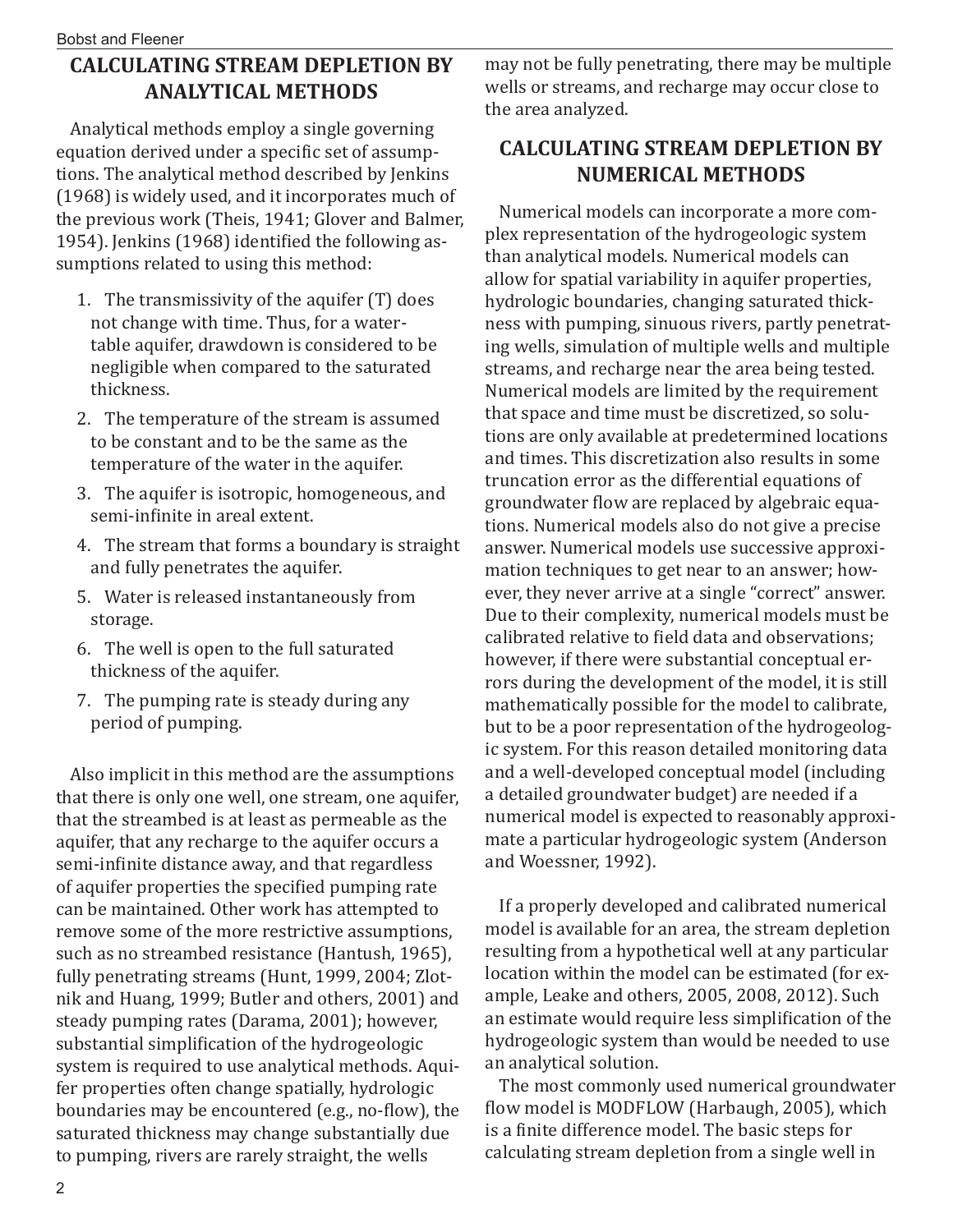MODFLOW model are:

- 1. Run the model without the well for the specified time period, and save the baseline water budget information. This information is stored by MODFLOW in the \*.out file.
- 2. Add the subject well, rerun the model, and save the revised water budget information.
- 3. Compare the baseline water budget to the revised water budget and note any differences. Any change in the net flux to surface water features represents stream depletion. Divide the stream depletion by the well's pumping rate to get the percentage of pumped water that is from stream depletion. This is equivalent to the q/Q value used by Jenkins (1968).

## **DEVELOPING AN SDZ MAP USING NUMERICAL MODELING**

Calculating stream depletion from a single well using a numerical model is relatively simple; however, developing an SDZ map by manually testing the effects of a well in every cell of a model would be inefficient and time consuming (Leake and others, 2010). To address this problem requires development of a general purpose computer program that automates the procedure of mapping stream depletion (Leake and others, 2010). This paper documents such a program that has been developed for MODFLOW-2000 and MODFLOW-2005 (Harbaugh and others, 2000; Harbaugh, 2005). The current version is SDZTool\_1.0.1. The process followed by the SDZTool is similar to the process outlined in the "Calculating Stream Depletion by Numerical Methods" section above, and is shown schematically in figure 1. The results of the SDZTool are saved as results for each cell, in column, row, layer format. Details regarding use of the SDZTool are included in appendix A.

It is much more efficient to test many well locations using an automated process. A computer is well suited for this repetitive task, and can do each run much more rapidly than a person. There is also a substantially lower chance of error when the process is automated. Since the testing of each hypothetical well location is completely independent of the results for any other run, this process

Montana Bureau of Mines and Geology Open-File Report 655 can be run in parallel by as many processors as are available.

To increase efficiency, the SDZTool also includes options for limiting the number of cells to be tested. The nth cell option allows cells to be skipped by only testing every nth cell (e.g., enter 5 to test every 5th cell). The range limits allow testing to be limited to a specified range of layers, rows, and columns. These options can also be combined.

Work is ongoing regarding further optimization. One potential approach is to have the program calculate stream depletion starting in cells closest to surface-water features and then systematically calculating depletion in cells further away, until a particular depletion threshold is reached. Another approach is to format the program to work on a high-performance computer (HPC). For example, the HPC at Montana Tech has 512 cores, compared to the 8 cores commonly included on modern desktop computers, so the SDZ analysis could theoretically run 64 times faster on the HPC.

# **COMPARISON TO THE JENKINS METHOD ȍ1968Ȏ**

The analytical solution for stream depletion developed by Jenkins (1968) is widely used. For example, it was used to develop the "Colorado Model" (Schroeder, 1987), and is included in STRM-DEPL08 (Reeves, 2008; http://mi.water.usgs.gov/ software/groundwater/CalculateWell/index.html). This model is for a fully penetrating stream with no streambed resistance. The assumptions required to follow the Jenkins method were presented in the "Calculating Stream Depletion by Analytical Methods" section. Assumptions 1, 3, 4, 6, and 7 could differ using a numerical approach, but to compare the results from the SDZTool to the Jenkins method (1968), a numerical MODFLOW model was developed to simulate the Jenkins assumptions. A model with a 500 x 500 x 1 cell grid [200 ft thick and 100,000 ft (18.9 mi) along each horizontal edge] was constructed. Specified head cells with head set to 200 ft were assigned along the east and west edges of the model, and a river with stage set to 199 ft was located straight down the middle (fig. 2).

The Jenkins assumptions were simulated by: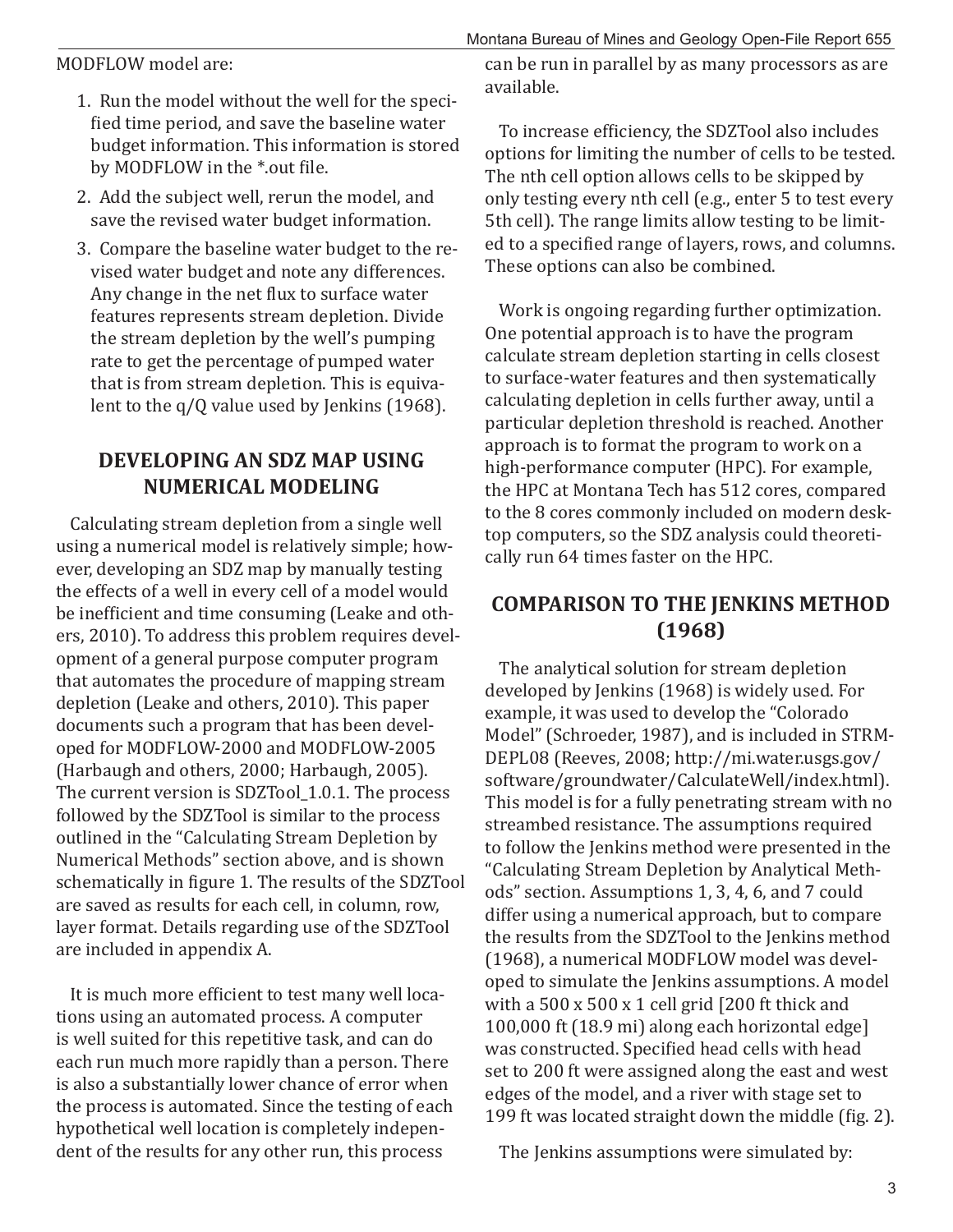

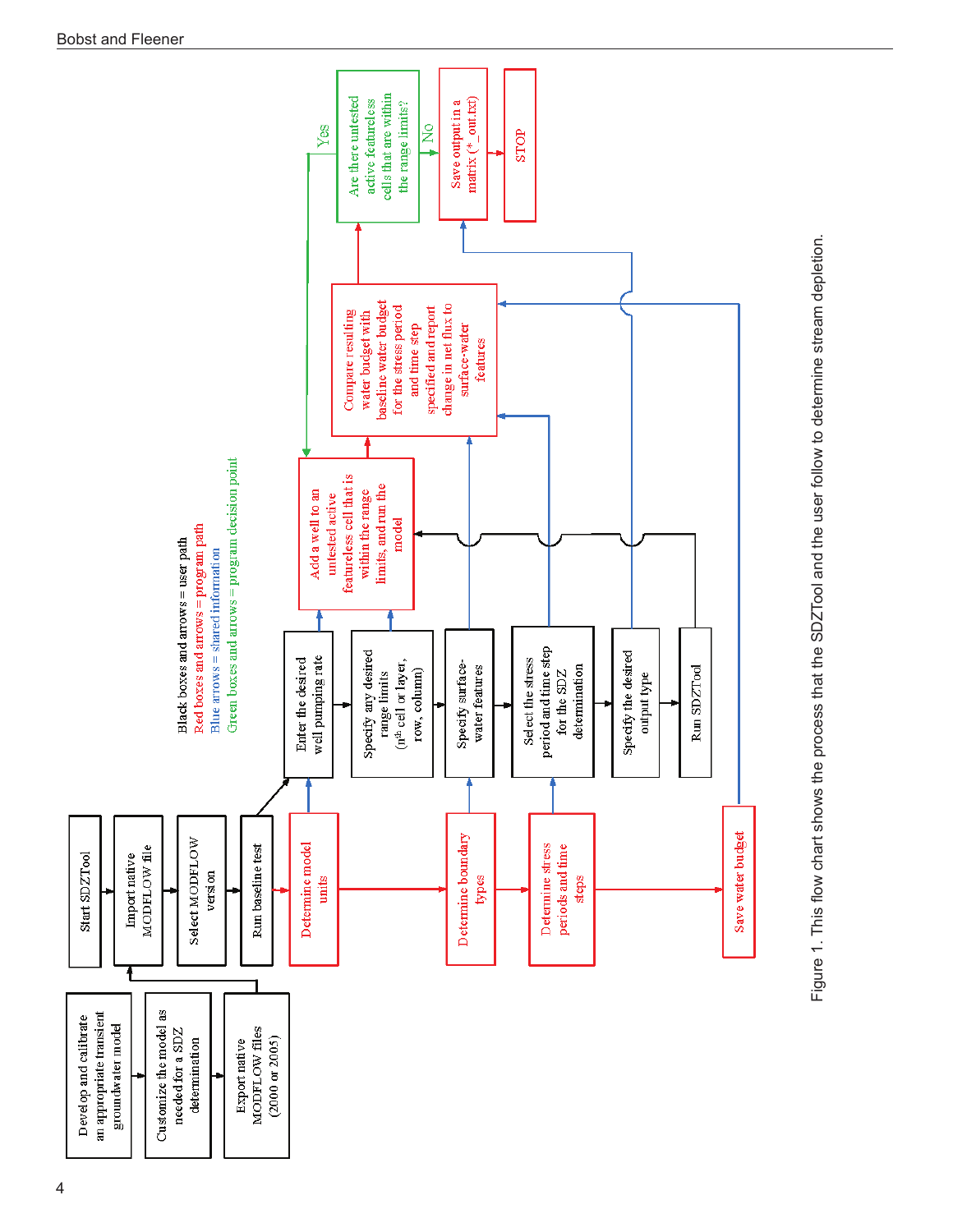#### Montana Bureau of Mines and Geology Open-File Report 655



Figure 2. This model (shown in map view) was used to compare stream depletion calculations from the numerical model to analytical solutions. The model grid is 100,000 ft on each horizontal edge.

*Assumption 1*: Making the aquifer thick (b=200 ft) relative to the anticipated drawdown, permeable (K=500 ft/d), and with a reasonably high specific yield  $(S_y=0.1)$ so that drawdown is small relative to aquifer thickness.

*Assumption 3*: Making the aquifer isotropic, homogeneous, and very large horizontally (100,000 ft x 100,000 ft).

*Assumption 4*: Making the stream (river) straight and fully penetrating. Full penetration was achieved by having a 1-layer model and high streambed conductance  $(5,000,000 \text{ ft}^2/\text{d})$ .

*Assumption 6*: Using a 1-layer model.

*Assumption 7*: Using a steady pumping schedule [35 gpm  $(6,738 \text{ ft}^3/\text{d})$  for 30 days].

When this model was completed it was

tested by manually placing wells within the grid at specific locations so that the results could be compared to the Jenkins (1968) method (table 1). The numerical model was run for 30 days with one stress period and 30 1-day time steps. The results were similar to, but slightly less than, the Jenkins method (0.2–0.6% difference). As discussed below, these slightly lower values likely result from the slight reduction in saturated thickness caused by pumping at 35 gpm. The SDZTool was also used to calculate stream depletion, which produced results that were the same as those for the manually tested cells  $(table 1, fig. 3).$ 

## **EFFECTS OF "ARTIFICIAL BOUNDARIES"**

Artificial boundaries can create unrealistic predictions in numerical models. As noted by Leake and others (2010): "model boundaries that do not represent physical features in a way that they would respond

to pumping stress…are problematic in calculations of capture because they can affect calculation of

Table 1. Comparison of stream depletion as a percentage of the pumping rate (35 gpm).

| Distance from | Jenkins Method |        | <b>MODFLOW</b> |
|---------------|----------------|--------|----------------|
| Stream (ft)   | (STRMDEPL08)   | Manual | SDZTool        |
| 800           | 91.8%          | 91.6%  | 91.6%          |
| 1,600         | 83.6%          | 83.3%  | 83.3%          |
| 2,400         | 75.7%          | 75.3%  | 75.3%          |
| 3,200         | 67.9%          | 67.4%  | 67.4%          |
| 4,000         | 60.6%          | 60.0%  | 60.0%          |
| 4,800         | 53.5%          | 53.0%  | 53.0%          |
| 5,600         | 47.0%          | 46.4%  | 46.4%          |
| 6,400         | 40.9%          | 40.3%  | 40.3%          |
| 7,200         | 35.3%          | 34.7%  | 34.8%          |
| 8,000         | 30.2%          | 29.7%  | 29.7%          |
| 8,800         | 25.6%          | 25.2%  | 25.2%          |
| 9,600         | 21.5%          | 21.1%  | 21.1%          |

*Note.* STRMDEPL08 results from

http://mi.water.usgs.gov/software/groundwater/CalculateWell/index.html.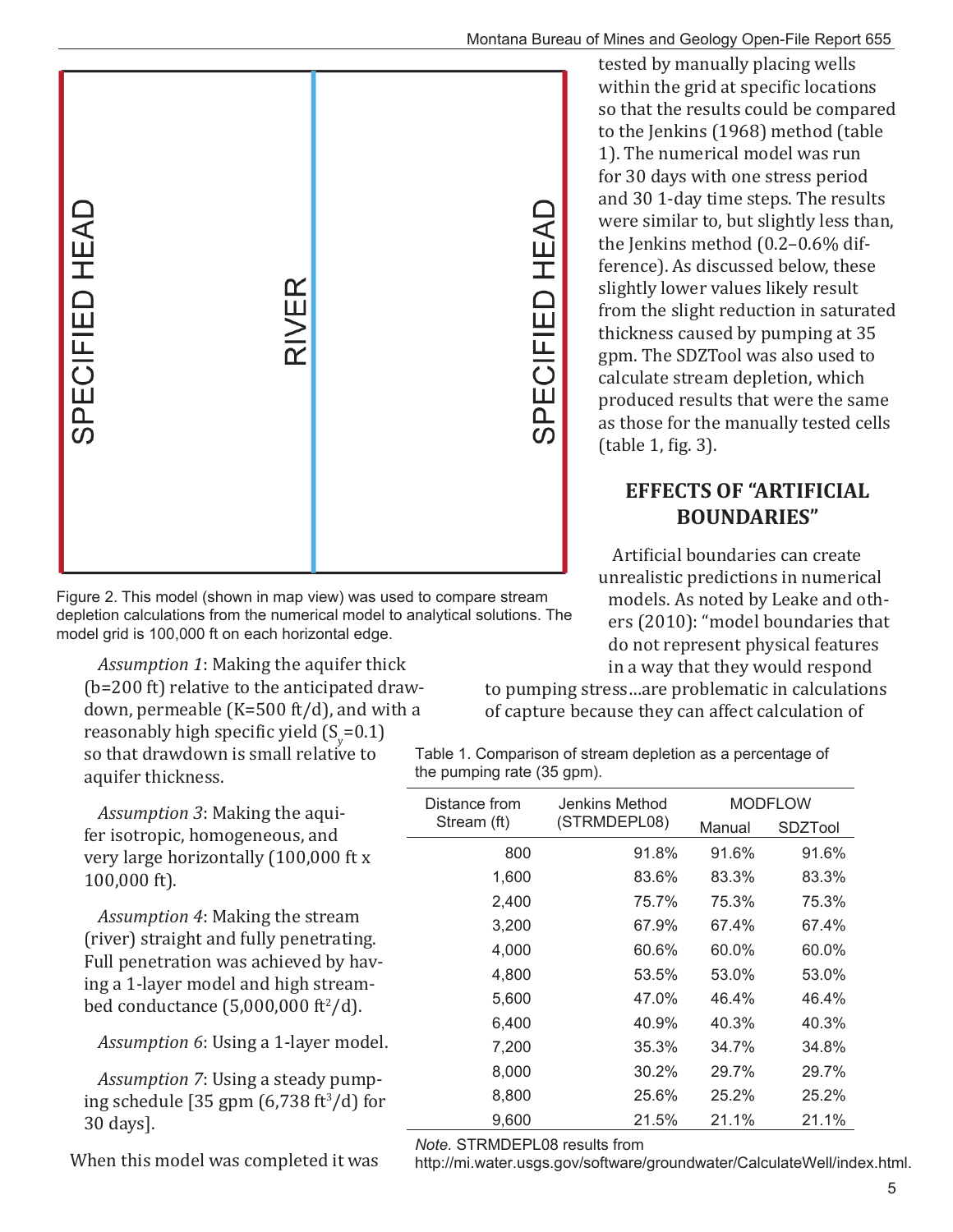

Figure 3. Stream depletion values as a percentage of the pumping rate were calculated manually using MODFLOW, the SDZTool with MODFLOW, and the Jenkins analytical method (table 1). The MODFLOW model was constructed to simulate the assumptions of the Jenkins method. Results from all three methods are comparable.

capture from actual physical features represented with head dependent boundaries." As such, care should be taken when specified head or specified flux (including no-flow) boundaries are used. Leake and others (2010) suggest stream depletion should not be mapped for locations where the flow from such boundaries is greater than 10% of the well pumping rate.

## **PUMPING RATE INDEPENDENCE**

If the Jenkins method (1968) is used, the calculated stream depletion as a percentage of the pumping rate is independent of pumping rate because the solution is for stream depletion relative to the pumping rate (q/Q, where q is the stream depletion rate and Q is the pumping rate). However, the magnitude of depletion (i.e., cfs of stream flow) is directly proportional to the pumping rate.

In some cases the rate to use may be predetermined (e.g., 35 gpm for the Montana SDZ law); however, use of the predetermined rate may not be applicable to local hydrologic conditions. For example, 35 gpm may cause excessive drawdown in low-yield aquifers and cause some model cells to go dry (e.g., in granitic bedrock). In these cases, a different pumping rate needs to be used if stream depletion values are to be calculated for local conditions. As such, a robust evaluation of a method to estimate stream depletion should include the effect of using different pumping rates.

The numerical model described above (fig. 2) was tested under various pumping rates. In the numerical model the K is 500 ft/d, the saturated thickness is 200 ft (T=100,000 ft<sup>2</sup>/d; 748,000 gpd/ft), the storativity is 0.1, and the well is pumped for 30 days. The well was located 1,600 ft from the stream, and pumping rates between 0.1 and 50,000 gpm were simulated. Stream depletion as a percentage of the pumping rate ranged from 83.2% to 89.9% (table 2, fig. 4). As a comparison, the stream depletion from the Jenkins method as a percentage of the pumping rate was 83.6%. The model results show that there are several effects from the pumping rate. Very low pumping rates appear to approach steady-state more quickly, resulting in a somewhat higher percentage of the withdrawal coming from the stream. If it is assumed that the stream is the only source where the withdrawal from the well can be supplied, stream depletion would be 100% at steady-state (Jenkins, 1968; Reeves, 2008). Variations in pumping rate within a reasonable range for the aquifer result in fairly minor changes in calculated stream depletion, so long as flow mechanisms remain the same. For example, the calculated stream depletion only changes by about 1% between 1 and 100 gpm; however, once a portion of the river starts losing water to the aquifer, the calculated stream depletion changes by 2.4% between 100 and 150 gpm (fig. 4, table 2).

The pumping rate dependence of stream deple-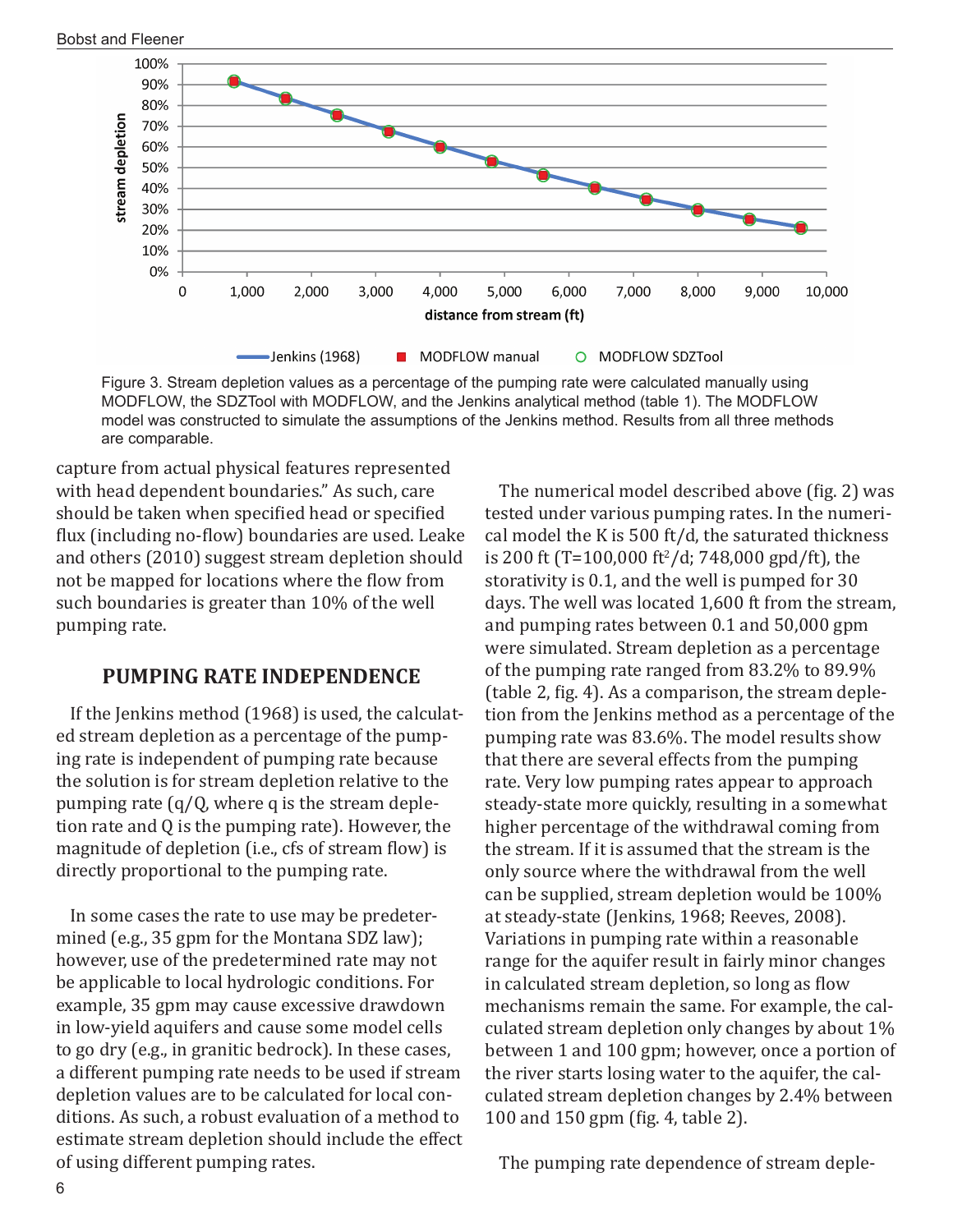

Figure 4. The calculated stream depletion as a percentage of the pumping rate is somewhat dependent on the pumping rate. Very low pumping rates result in somewhat higher stream depletion values, which appear to be due to the system being closer to steady-state. A 2.5% increase occurs when there is a change to drawing water to the aquifer from the stream rather than intercepting it before it reaches the stream.

tion is particularly important where there are lowpermeability aquifers where cells would go dry at the normally prescribed rate (e.g., 35 gpm). In such cases a lower rate reflective of local hydrogeologic conditions could be needed, resulting in a slight change in the calculated value of stream depletion. If a rate lower than normally prescribed must be used, the highest pumping rate that will not dry the cell should be used. Several pumping rates should also be evaluated so that the direction and magnitude of the difference between the effects from prescribed rate and the modified rate can be estimated.

## **AN EXAMPLE USING A PRE-EXISTING MODFLOW MODEL**

Uthman and Beck (1998) developed a numerical groundwater model for the Upper Beaverhead Basin near Dillon, Montana, using MODFLOW-88 (fig. 5). This was a two-layer model with cell sizes ranging from 500 x 500 ft to 1000 x 1000 ft. The model included active and inactive cells. General-head boundaries were used to simulate mountain front recharge and groundwater flow into the basin from the alluvium of Blacktail Deer Creek, the Beaverhead River, and Rattlesnake Creek. A general-head boundary was also used to simulate groundwater discharge from the basin into the alluvium of the Beaverhead River. River cells were used to simulate the Beaverhead River, Blacktail Deer, Rattlesnake, Sheep, and Small Horn Creeks, and Poindexter and

VanCamp Sloughs. Recharge was assigned as 10% of precipitation plus irrigation recharge, minus evapotranspiration. Wells with high pumping rates were simulated using the well package. This model had 57 stress periods 8 to 31 days in duration.

To adapt this model for use with the SDZTool, the model files were converted to MODFLOW-2000 using GMS 9.1 (Aquaveo, 2013), and a single 30-day stress period with 10 time steps was used. Values from the original stress period 1 (30 days from April 1 to April 30, 1993) were used for all sources, sinks, and boundaries. After these minor modifications, native MODFLOW-2000 files were exported. The SDZTool was used to calculate percent stream depletion for each active featureless cell in the model that would result if a well was pumped continuously for 30 days at 35 gpm. This model contained 7,076 active featureless cells, and these calculations required about 9 min using a 4-core processor.

The results were viewed by importing them into  $GMS$  for visualization (fig. 6). The results show that there are areas of higher stream depletion rates near the Beaverhead River and Blacktail Deer Creek.

The results can also be viewed as an SDZ, where areas are either above or below 30% (fig. 7). While such a map can be drawn, it should be noted that it has no regulatory implications at this time, since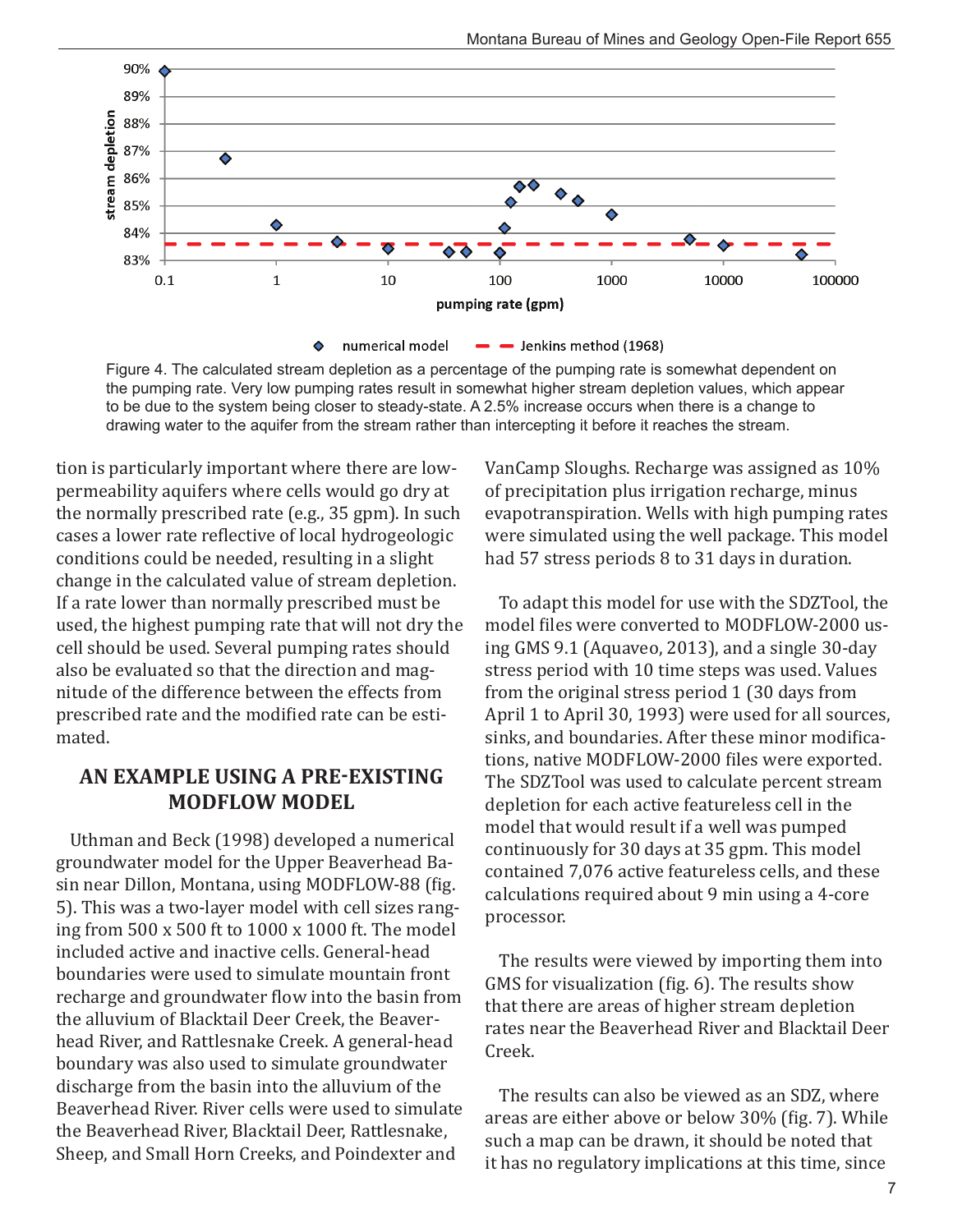| 0.0%<br>83.2%<br>83.5%<br>84.3%<br>83.7%<br>83.4%<br>83.3%<br>83.3%<br>89.9%<br>86.7%<br>83.3%<br>84.2%<br>85.1%<br>85.7%<br>85.8%<br>85.4%<br>85.2%<br>84.7%<br>83.8%<br>Depletion as<br>Pumping<br>Rate<br>% of<br>0.00673%<br>0.03364%<br>43.21749%<br>0.00007%<br>0.01786%<br>0.06729%<br>0.07402%<br>0.10095%<br>0.23570%<br>0.67490%<br>6.96909%<br>0.00000%<br>0.00024%<br>0.00067%<br>0.00235%<br>0.08412%<br>0.13462%<br>0.33688%<br>3.42157%<br>% of Saturated<br>Drawdown as<br>Thickness<br>0.00468<br>0.01340<br>0.03555<br>0.06695<br>0.13392<br>0.14732<br>0.16742<br>0.20093<br>0.67050<br>1.34326<br>6.81003<br>86.01675<br>0.00000<br>0.00014<br>0.00134<br>0.26794<br>13.87074<br>0.00047<br>0.46911<br>Drawdown<br>$\left( \text{ft} \right)$<br>97.6890<br>113.0155<br>99.0323<br>99.0318<br>99.0309<br>99.0276<br>99.0189<br>98.9653<br>98.8983<br>98.8849<br>98.8648<br>98.8313<br>98.7643<br>98.3618<br>85.1615<br>92.2222<br>98.9967<br>99.0321<br>98.5631<br>Pumping Well (ft)<br>Elevation at the<br>Groundwater<br>0<br>24,750<br>81,995<br>1,608,392<br>8,010,115<br>58<br>162<br>1,606<br>5,613<br>8,020<br>16,032<br>20,486<br>33,019<br>57,572<br>163,017<br>806,366<br>564<br>17,827<br>Change<br>River<br>$(\hbar^3/d)$<br>358,030<br>415,602<br>415,439<br>415,038<br>413,996<br>409,988<br>407,582<br>399,569<br>395,115<br>390,852<br>382,583<br>252,585<br>$-1,192,790$<br>415,584<br>415,543<br>397,774<br>$-390,764$<br>$-7,594,514$<br>333,607<br>Net River<br>Out (ft <sup>3</sup> /d)<br>22,189<br>40,516<br>108,480<br>717,198<br>143<br>795<br>2,330<br>6,393<br>1,503,598<br>7,870,071<br>River In<br>(ft <sup>3</sup> /d)<br>393,182<br>310,808<br>415,543<br>415,038<br>413,996<br>409,988<br>407,582<br>399,569<br>388,976<br>380,218<br>374,123<br>275,557<br>415,602<br>415,584<br>415.439<br>397,917<br>361,065<br>326,434<br>395,911<br>Dut<br>C毛<br>River<br>9,625,668<br><u>စု</u><br>193<br>1,925<br>6,738<br>9,626<br>21,176<br>674<br>24,064<br>38,503<br>67,380<br>192,513<br>96,257<br>962,567<br>1,925,134<br>59<br>28,877<br>19,251<br>Pumping<br>Rate<br>(ft <sup>3</sup> /d)<br>50,000<br>10,000<br>5,000<br>0.10<br>0.35<br>35<br>100<br>110<br>125<br>150<br>200<br>350<br>500<br>1,000<br>0<br>3.5<br>$\overline{C}$<br>50<br>$\frac{1}{\sqrt{2}}$<br>(gpm)<br>Rate | Note. The well is 1600 ft from the river. These calculations were developed from the model developed for testing relative to the Jenkins model (fig<br>2). The Jenkins method predicts the percent of the pumped water derived from stream depletion to be 83.6%.<br>Pumping |  |  | Table 2. Comparison of calculated stream depletion at different pumping rates |  |  | Stream |
|----------------------------------------------------------------------------------------------------------------------------------------------------------------------------------------------------------------------------------------------------------------------------------------------------------------------------------------------------------------------------------------------------------------------------------------------------------------------------------------------------------------------------------------------------------------------------------------------------------------------------------------------------------------------------------------------------------------------------------------------------------------------------------------------------------------------------------------------------------------------------------------------------------------------------------------------------------------------------------------------------------------------------------------------------------------------------------------------------------------------------------------------------------------------------------------------------------------------------------------------------------------------------------------------------------------------------------------------------------------------------------------------------------------------------------------------------------------------------------------------------------------------------------------------------------------------------------------------------------------------------------------------------------------------------------------------------------------------------------------------------------------------------------------------------------------------------------------------------------------------------------------------------------------------------------------------------------------------------------------------------------------------------------------------------------------------------------------------------------------------------------------------------------------------------------------------------------------------------------------------------------------------------------------------------------------------------------------|------------------------------------------------------------------------------------------------------------------------------------------------------------------------------------------------------------------------------------------------------------------------------|--|--|-------------------------------------------------------------------------------|--|--|--------|
|                                                                                                                                                                                                                                                                                                                                                                                                                                                                                                                                                                                                                                                                                                                                                                                                                                                                                                                                                                                                                                                                                                                                                                                                                                                                                                                                                                                                                                                                                                                                                                                                                                                                                                                                                                                                                                                                                                                                                                                                                                                                                                                                                                                                                                                                                                                                        |                                                                                                                                                                                                                                                                              |  |  |                                                                               |  |  |        |
|                                                                                                                                                                                                                                                                                                                                                                                                                                                                                                                                                                                                                                                                                                                                                                                                                                                                                                                                                                                                                                                                                                                                                                                                                                                                                                                                                                                                                                                                                                                                                                                                                                                                                                                                                                                                                                                                                                                                                                                                                                                                                                                                                                                                                                                                                                                                        |                                                                                                                                                                                                                                                                              |  |  |                                                                               |  |  |        |
|                                                                                                                                                                                                                                                                                                                                                                                                                                                                                                                                                                                                                                                                                                                                                                                                                                                                                                                                                                                                                                                                                                                                                                                                                                                                                                                                                                                                                                                                                                                                                                                                                                                                                                                                                                                                                                                                                                                                                                                                                                                                                                                                                                                                                                                                                                                                        |                                                                                                                                                                                                                                                                              |  |  |                                                                               |  |  |        |
|                                                                                                                                                                                                                                                                                                                                                                                                                                                                                                                                                                                                                                                                                                                                                                                                                                                                                                                                                                                                                                                                                                                                                                                                                                                                                                                                                                                                                                                                                                                                                                                                                                                                                                                                                                                                                                                                                                                                                                                                                                                                                                                                                                                                                                                                                                                                        |                                                                                                                                                                                                                                                                              |  |  |                                                                               |  |  |        |
|                                                                                                                                                                                                                                                                                                                                                                                                                                                                                                                                                                                                                                                                                                                                                                                                                                                                                                                                                                                                                                                                                                                                                                                                                                                                                                                                                                                                                                                                                                                                                                                                                                                                                                                                                                                                                                                                                                                                                                                                                                                                                                                                                                                                                                                                                                                                        |                                                                                                                                                                                                                                                                              |  |  |                                                                               |  |  |        |
|                                                                                                                                                                                                                                                                                                                                                                                                                                                                                                                                                                                                                                                                                                                                                                                                                                                                                                                                                                                                                                                                                                                                                                                                                                                                                                                                                                                                                                                                                                                                                                                                                                                                                                                                                                                                                                                                                                                                                                                                                                                                                                                                                                                                                                                                                                                                        |                                                                                                                                                                                                                                                                              |  |  |                                                                               |  |  |        |
|                                                                                                                                                                                                                                                                                                                                                                                                                                                                                                                                                                                                                                                                                                                                                                                                                                                                                                                                                                                                                                                                                                                                                                                                                                                                                                                                                                                                                                                                                                                                                                                                                                                                                                                                                                                                                                                                                                                                                                                                                                                                                                                                                                                                                                                                                                                                        |                                                                                                                                                                                                                                                                              |  |  |                                                                               |  |  |        |
|                                                                                                                                                                                                                                                                                                                                                                                                                                                                                                                                                                                                                                                                                                                                                                                                                                                                                                                                                                                                                                                                                                                                                                                                                                                                                                                                                                                                                                                                                                                                                                                                                                                                                                                                                                                                                                                                                                                                                                                                                                                                                                                                                                                                                                                                                                                                        |                                                                                                                                                                                                                                                                              |  |  |                                                                               |  |  |        |
|                                                                                                                                                                                                                                                                                                                                                                                                                                                                                                                                                                                                                                                                                                                                                                                                                                                                                                                                                                                                                                                                                                                                                                                                                                                                                                                                                                                                                                                                                                                                                                                                                                                                                                                                                                                                                                                                                                                                                                                                                                                                                                                                                                                                                                                                                                                                        |                                                                                                                                                                                                                                                                              |  |  |                                                                               |  |  |        |
|                                                                                                                                                                                                                                                                                                                                                                                                                                                                                                                                                                                                                                                                                                                                                                                                                                                                                                                                                                                                                                                                                                                                                                                                                                                                                                                                                                                                                                                                                                                                                                                                                                                                                                                                                                                                                                                                                                                                                                                                                                                                                                                                                                                                                                                                                                                                        |                                                                                                                                                                                                                                                                              |  |  |                                                                               |  |  |        |
|                                                                                                                                                                                                                                                                                                                                                                                                                                                                                                                                                                                                                                                                                                                                                                                                                                                                                                                                                                                                                                                                                                                                                                                                                                                                                                                                                                                                                                                                                                                                                                                                                                                                                                                                                                                                                                                                                                                                                                                                                                                                                                                                                                                                                                                                                                                                        |                                                                                                                                                                                                                                                                              |  |  |                                                                               |  |  |        |
|                                                                                                                                                                                                                                                                                                                                                                                                                                                                                                                                                                                                                                                                                                                                                                                                                                                                                                                                                                                                                                                                                                                                                                                                                                                                                                                                                                                                                                                                                                                                                                                                                                                                                                                                                                                                                                                                                                                                                                                                                                                                                                                                                                                                                                                                                                                                        |                                                                                                                                                                                                                                                                              |  |  |                                                                               |  |  |        |
|                                                                                                                                                                                                                                                                                                                                                                                                                                                                                                                                                                                                                                                                                                                                                                                                                                                                                                                                                                                                                                                                                                                                                                                                                                                                                                                                                                                                                                                                                                                                                                                                                                                                                                                                                                                                                                                                                                                                                                                                                                                                                                                                                                                                                                                                                                                                        |                                                                                                                                                                                                                                                                              |  |  |                                                                               |  |  |        |
|                                                                                                                                                                                                                                                                                                                                                                                                                                                                                                                                                                                                                                                                                                                                                                                                                                                                                                                                                                                                                                                                                                                                                                                                                                                                                                                                                                                                                                                                                                                                                                                                                                                                                                                                                                                                                                                                                                                                                                                                                                                                                                                                                                                                                                                                                                                                        |                                                                                                                                                                                                                                                                              |  |  |                                                                               |  |  |        |
|                                                                                                                                                                                                                                                                                                                                                                                                                                                                                                                                                                                                                                                                                                                                                                                                                                                                                                                                                                                                                                                                                                                                                                                                                                                                                                                                                                                                                                                                                                                                                                                                                                                                                                                                                                                                                                                                                                                                                                                                                                                                                                                                                                                                                                                                                                                                        |                                                                                                                                                                                                                                                                              |  |  |                                                                               |  |  |        |
|                                                                                                                                                                                                                                                                                                                                                                                                                                                                                                                                                                                                                                                                                                                                                                                                                                                                                                                                                                                                                                                                                                                                                                                                                                                                                                                                                                                                                                                                                                                                                                                                                                                                                                                                                                                                                                                                                                                                                                                                                                                                                                                                                                                                                                                                                                                                        |                                                                                                                                                                                                                                                                              |  |  |                                                                               |  |  |        |
|                                                                                                                                                                                                                                                                                                                                                                                                                                                                                                                                                                                                                                                                                                                                                                                                                                                                                                                                                                                                                                                                                                                                                                                                                                                                                                                                                                                                                                                                                                                                                                                                                                                                                                                                                                                                                                                                                                                                                                                                                                                                                                                                                                                                                                                                                                                                        |                                                                                                                                                                                                                                                                              |  |  |                                                                               |  |  |        |
|                                                                                                                                                                                                                                                                                                                                                                                                                                                                                                                                                                                                                                                                                                                                                                                                                                                                                                                                                                                                                                                                                                                                                                                                                                                                                                                                                                                                                                                                                                                                                                                                                                                                                                                                                                                                                                                                                                                                                                                                                                                                                                                                                                                                                                                                                                                                        |                                                                                                                                                                                                                                                                              |  |  |                                                                               |  |  |        |
|                                                                                                                                                                                                                                                                                                                                                                                                                                                                                                                                                                                                                                                                                                                                                                                                                                                                                                                                                                                                                                                                                                                                                                                                                                                                                                                                                                                                                                                                                                                                                                                                                                                                                                                                                                                                                                                                                                                                                                                                                                                                                                                                                                                                                                                                                                                                        |                                                                                                                                                                                                                                                                              |  |  |                                                                               |  |  |        |
|                                                                                                                                                                                                                                                                                                                                                                                                                                                                                                                                                                                                                                                                                                                                                                                                                                                                                                                                                                                                                                                                                                                                                                                                                                                                                                                                                                                                                                                                                                                                                                                                                                                                                                                                                                                                                                                                                                                                                                                                                                                                                                                                                                                                                                                                                                                                        |                                                                                                                                                                                                                                                                              |  |  |                                                                               |  |  |        |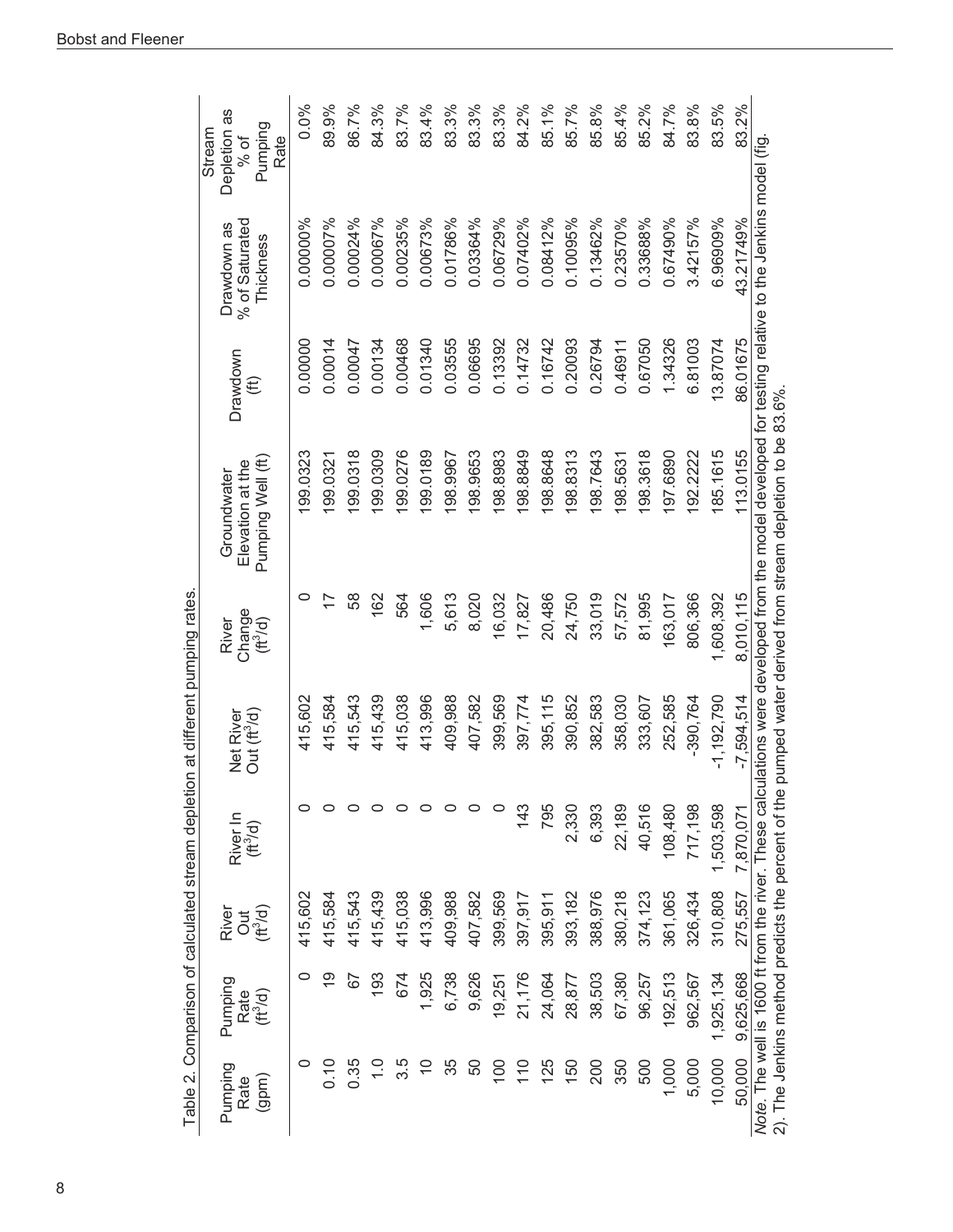

Figure 5. The Upper Beaverhead model (Uthman and Beck, 1998) uses two layers and includes general head boundaries, rivers, and wells to represent the system. Recharge is also applied. There are 7,076 active featureless cells in this model (green cells). Dark gray cells are inactive.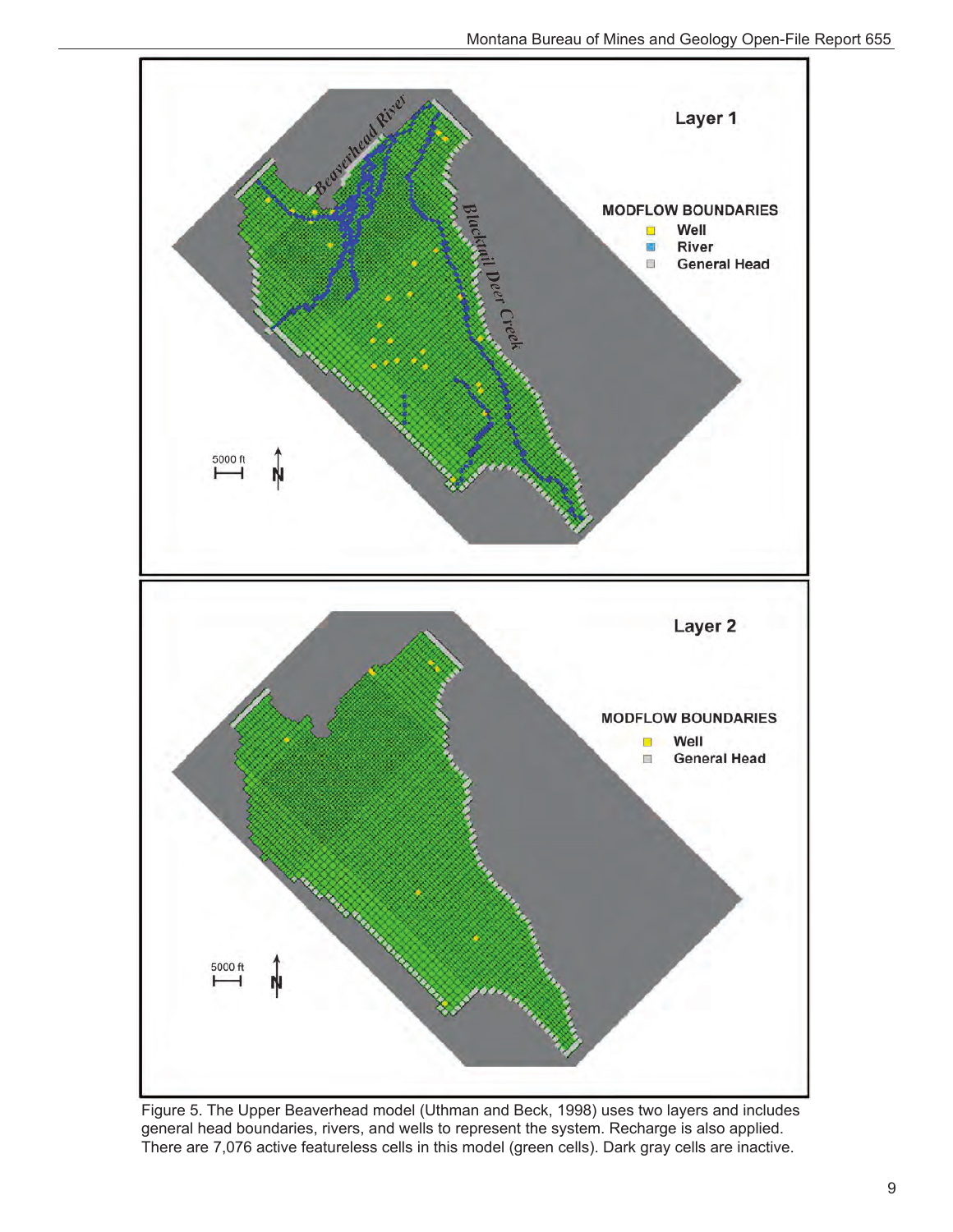

Figure 6. Results from the SDZTool show that stream depletion is greatest near the Beaverhead River, with some depletion along Blacktail Deer Creek. Depletion is greater in layer 1 than in layer 2. Light gray cells were not tested because they contain features (such as wells or rivers) or are inactive. Dark gray cells are inactive.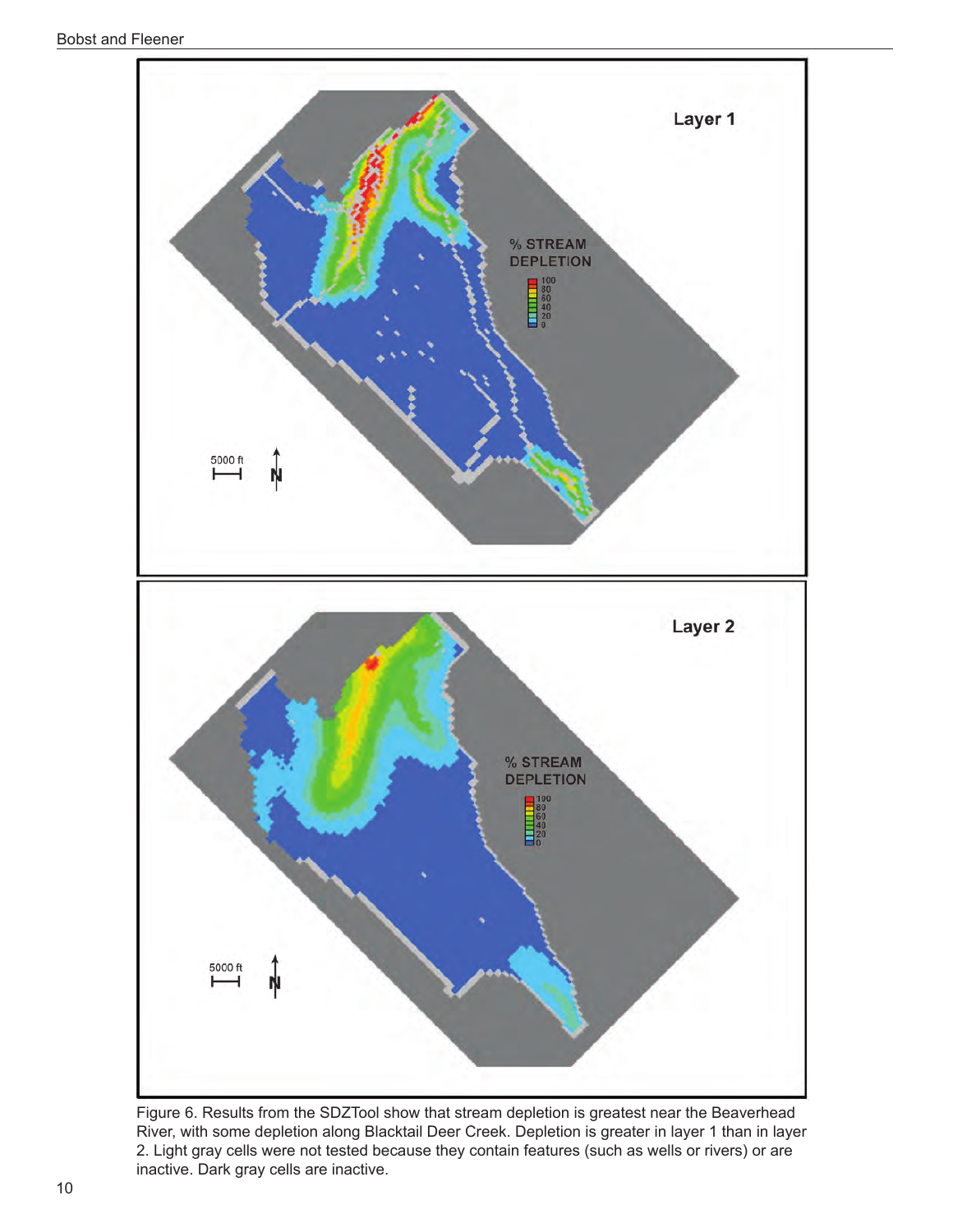

Figure 7. Results from the SDZTool can be contoured to show a SDZ (30% or greater is red). For such a result to be meaningful regulatory bodies would need to conduct detailed evaluation of the model used, and the results. Light gray cells were not tested because they contain features (such as wells or rivers) or are inactive. Dark gray cells are inactive.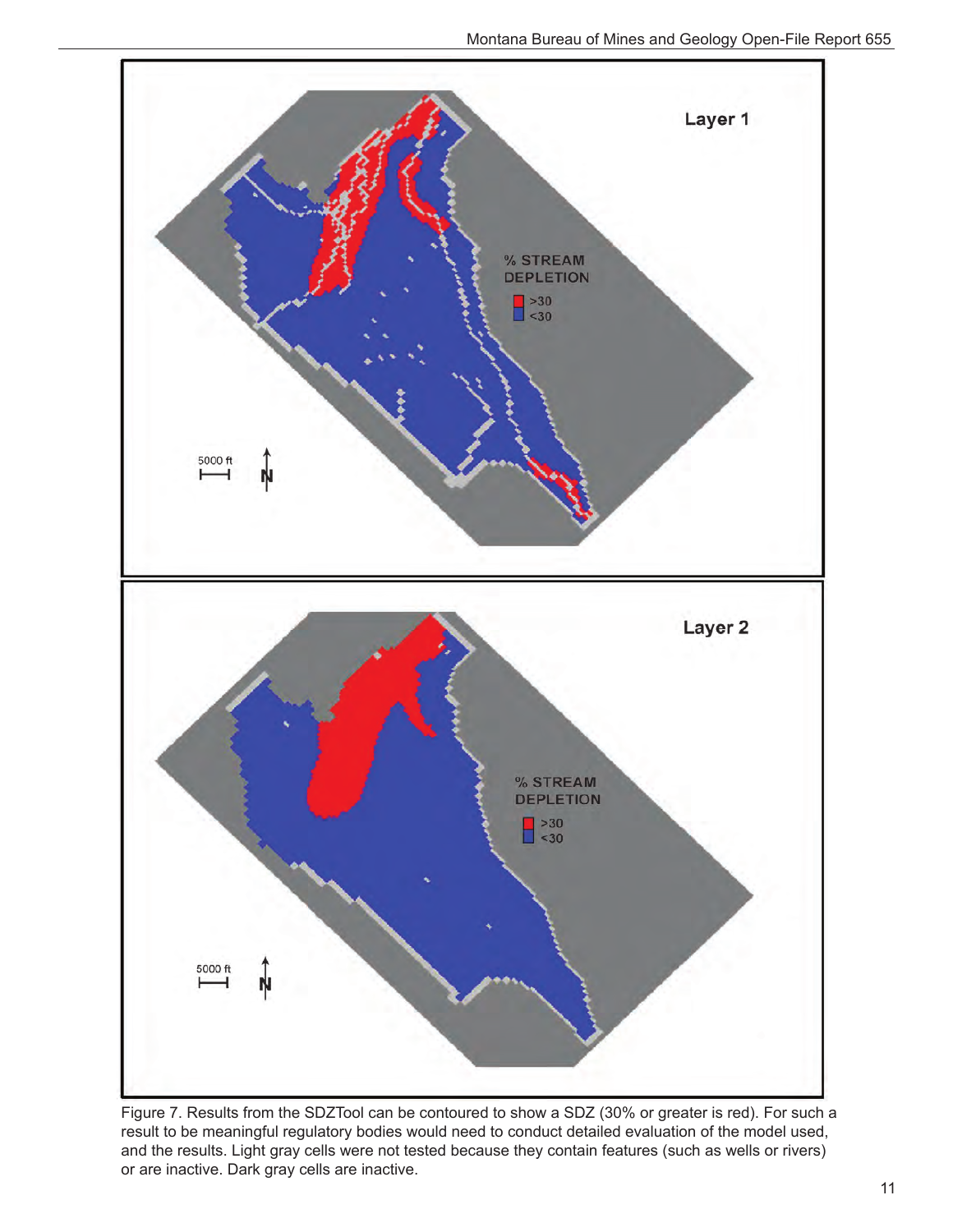#### Bobst and Fleener

any model used for this purpose, and the results, would need to be evaluated in detail by the appropriate regulatory agencies. An interesting result of viewing the results in this way is that the zone in the southeast corner, along Blacktail Deer Creek, is only in layer 1. In this area pumping from layer 2 is insufficient to cause stream depletion values to be above 30%. This serves to emphasize that SDZs are three-dimensional. Also note that near the junction of Blacktail Deer Creek and the Beaverhead River, the SDZ is discontinuous in layer 1, while it is smaller but contiguous in layer 2.

## **CONCLUSIONS**

Calculating stream depletion values over an area, or delineating SDZs, can be accomplished using the SDZTool, if an appropriate and properly calibrated MODFLOW-2000 or MODFLOW-2005 numerical model is available for the area. Any model used for this purpose should be carefully evaluated to ensure that it provides a realistic representation of the system. The SDZTool results must also be carefully evaluated to ensure unrealistic values are not being calculated. Such a result could occur near boundaries. For most models the SDZTool will provide results for the entire model in a reasonable amount of time. When large models are tested it is advisable to test a subset of the cells (nth cell option) and then limit the range of cells to be tested, or be able to have a computer run the program for up to several weeks. Since the calculations can be run in parallel, it is planned that a future version will be developed for use on a high-performance computer. Also, while the current version (1.0.1) uses the simple approach of testing the effects to surface water by testing a well in every (or every nth) active featureless cell in the specified range, future versions may be able to limit the number of cells that need to be tested by using the definition of the SDZ and testing only those cells closest to surface-water features.

## **ACKNOWLEDGMENTS**

The gracious assistance provided by many individuals is appreciated. In particular, Keith Vertanen from the Montana Tech Computer Science and Software Engineering Department assisted with the development of conceptual approaches to designing the SDZTool. Kirk Waren and Julie Butler from the MBMG assisted by testing the SDZTool, and provided suggestions for improving its function. John Metesh from the MBMG provided much of the background work that led to this project being undertaken. John Wheaton's support for this project is also appreciated. We also thank Robert Sedgewick and Keven Wayne, who allowed their StdDraw java library to be used for debugging.

## **REFERENCES**

- Aquaveo, 2013, Aquaveo Groundwater Modeling System (GMS) version 9.1.1.0; 5/7/13.
- Anderson, M., and Woessner, W., 1992, Applied groundwater modeling: Simulation of flow and advective transport: San Diego, Academic Press, 381 p.
- Bredehoeft, J.D., Papadopulos, S.S., and Copper, H.H. Jr., 1982, Groundwater: The water budget myth, in Scientific basis of water-resources management, ed. National Research Council (U.S.), Geophysical Study Committee, National Academy Press, Washington DC, p. 51–57.
- Butler, J.J., Zlotnik, V.A., and Tsou, M.-S., 2001, Drawdown and stream depletion produced by pumping in the vicinity of a partially penetrating stream: Ground Water, v. 39, no. 5, p. 651–659.
- Darama, Y., 2001, An analytical solution for stream depletion by cyclic pumping of wells near streams with semipervious beds: Ground Water, v. 39, no. 1, p. 79–86.
- Glover, R.E., and Balmer, C.G., 1954, River depletion resulting from pumping a well near a river: American Geophysical Union Transactions, v. 35, pt. 3, p. 468–470.
- Hantush, M.S., 1965, Wells near streams with semipervious beds: Journal of Geophysical Research, v. 70, no. 12, p. 2829–2838.
- Harbaugh, A.W., 2005, MODFLOW-2005, the U.S. Geological Survey modular ground-water model—The Ground-Water Flow Process: U.S. Geological Survey Techniques and Methods 6-A16.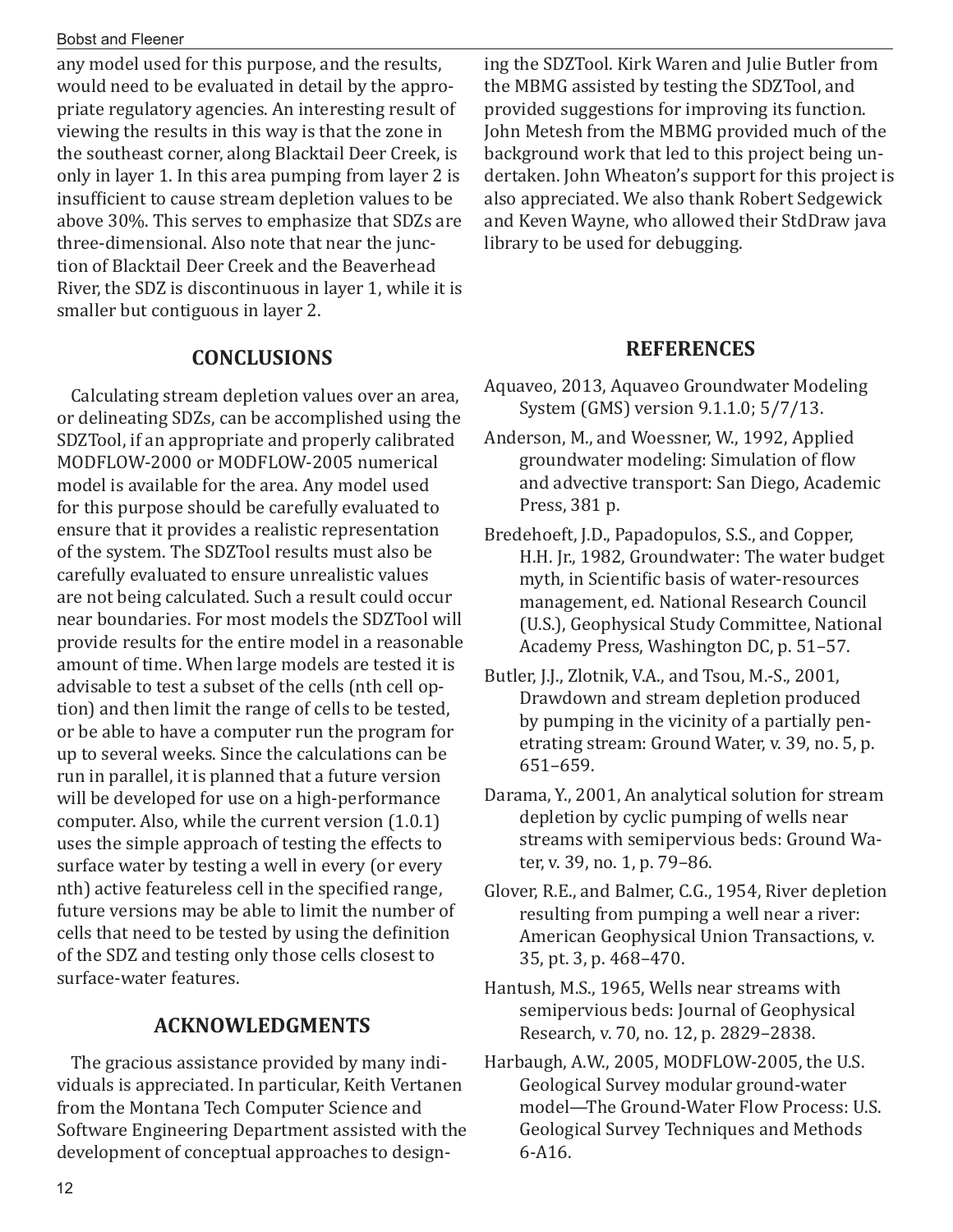- Harbaugh, A.W., Banta, E.R., Hill, M.C., and McDonald, M.G., 2000, MODFLOW-2000, the U.S. Geological Survey modular ground-water model— User guide to modularization concepts and the ground-water flow process: U.S. Geological Survey Open-File Report 00-92, 121 p.
- Hunt, B., 1999, Unsteady stream depletion from ground water pumping: Ground Water, v. 37, no. 1, p. 98–102.
- Hunt, B., 2003, Unsteady stream depletion when pumping from semiconfined aquifer: Journal of Hydrologic Engineering, v. 8, no. 1, p. 12–19.
- Jenkins, C.T., 1968, Computation of rate and volume of stream depletion by wells: U.S. Geological Survey Techniques of Water-Resources Investigations, book 4, chap. D1, 17 p.
- Leake, S.A., Hoffmann, J.P., and Dickinson, J.E., 2005, Numerical ground-water change model of the C aquifer and effects of ground-water withdrawals on stream depletion in selected reaches of Clear Creek, Chevelon Creek, and the Little Colorado River, northeastern Arizona: U.S. Geological Survey Scientific Investigations Report 2005-5277, 29 p.
- Leake, S.A., Hoffmann, J.P., and Dickinson, J.E., 2005, Numerical ground-water change model of the C aquifer and effects of ground-water withdrawals on stream depletion in selected reaches of Clear Creek, Chevelon Creek, and the Little Colorado River, northeastern Arizona, U.S. Geological Survey Scientific Investigations Report 2005-5277, 29 p.
- Leake, S.A., Pool, D.R., and Leenhouts, J.M., 2008, Simulated effects of groundwater-water withdrawals and artificial recharge on discharge to streams, springs, and riparian vegetation in the Sierra Vista subwatershed of the Upper San Pedro Basin, southeastern Arizona, U.S. Geological Survey Scientific Investigations Report 2008-5207, 14 p.
- Leake, S.A., Reeves, H.W., and Dickinson, J.E., 2010, A new capture fraction method to map how pumpage affects surface water flow: Ground Water, v. 48, no. 5, p. 690–700.
- Leake, S.A., and Gungle, B., 2012, Evaluation of simulations to understand effects of groundwater development and artificial recharge on the

surface water and riparian vegetation Sierra Vista subwatershed, Upper San Pedro Basin, Arizona: U.S. Geological Survey Open-File Report 2012-1206. 11 p.

- Metesh. J., 2012, Hydrogeology related to exempt wells in Montana: A report to the 2010–2012 Water Policy Interim Committee of the Montana Legislature: Montana Bureau of Mines and Geology Open-File Report 612, 24 p.
- Neupauer, R.M., and Griebling, S.A., 2012, Adjoint simulation of stream depletion due to aquifer pumping: Ground Water, v. 50, no. 5, p. 746– 753.
- Reeves, H.W., 2008, STRMDEPL08—An extended version of STRMDEPL with additional analytical solutions to calculate streamflow depletion by nearby pumping wells: U.S. Geological Survey Open-File Report 2008-1166, 22 p.
- Schroeder, D.R., 1987, Analytical stream depletion model: Office of the State Engineer, Colorado Division of Water Resources, Ground Water Software Publication No. 1.
- Theis, C.V., 1940, The source of water derived from wells: Essential factors controlling the response of an aquifer to development: Civil Engineering, v. 10, no. 5, p. 277–280.
- Theis, C.V., 1941, The effect of a well on the flow of a nearby stream: American Geophysical Union Transactions, v. 22, pt. 3, p. 734–738.
- Uthman, W., and Beck, J., 1998, Hydrogeology of the Upper Beaverhead Basin near Dillon, Montana: Montana Bureau of Mines and Geology Open-File Report 384, 549 p.
- Zlotnik, V.A., and Huang, H., 1999, Effect of shallow penetration and streambed sediments on aquifer response to stream state fluctuations (analytical model): Ground Water, v. 37, no. 4, p. 599–605.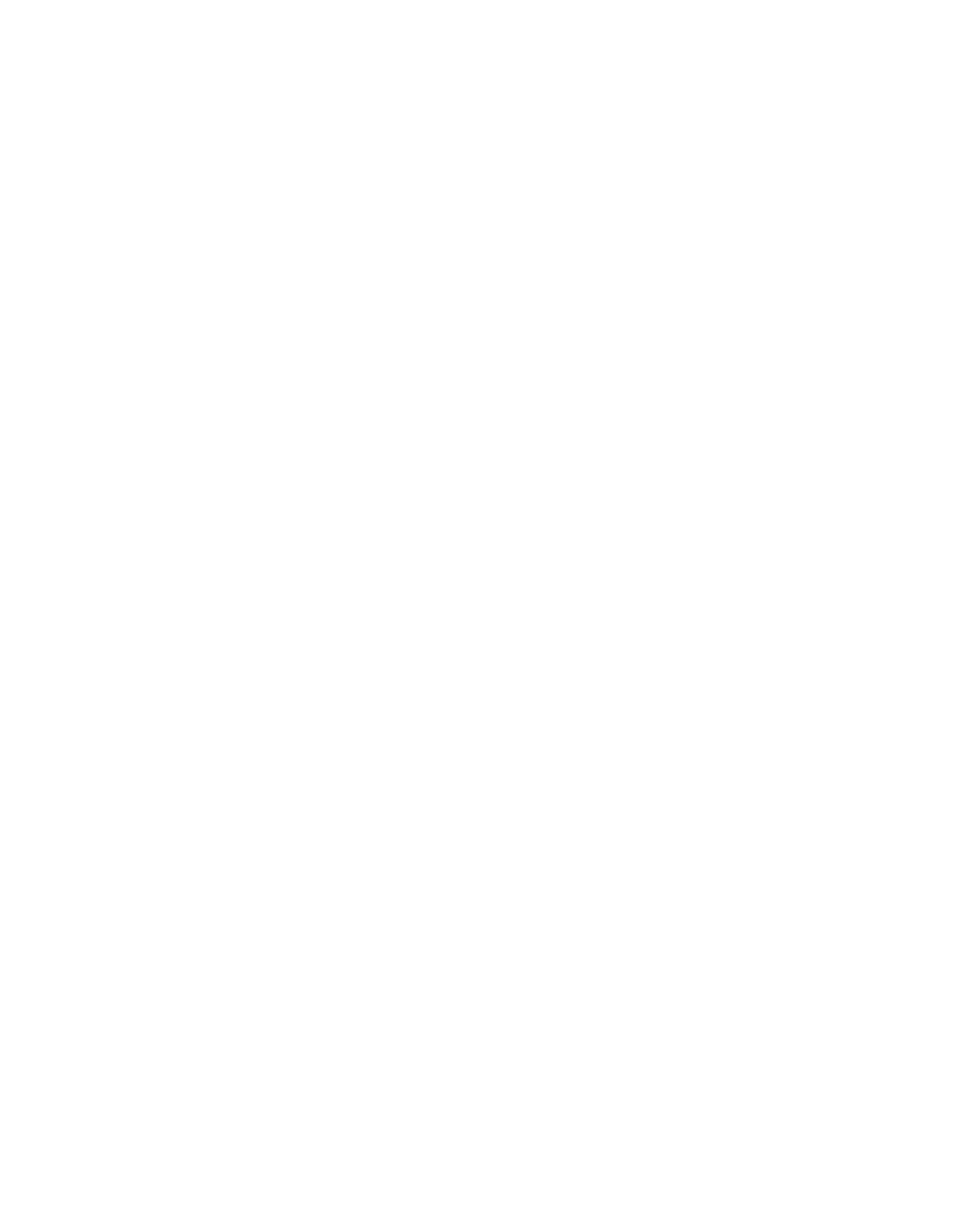**APPENDIX A USING THE TOOL**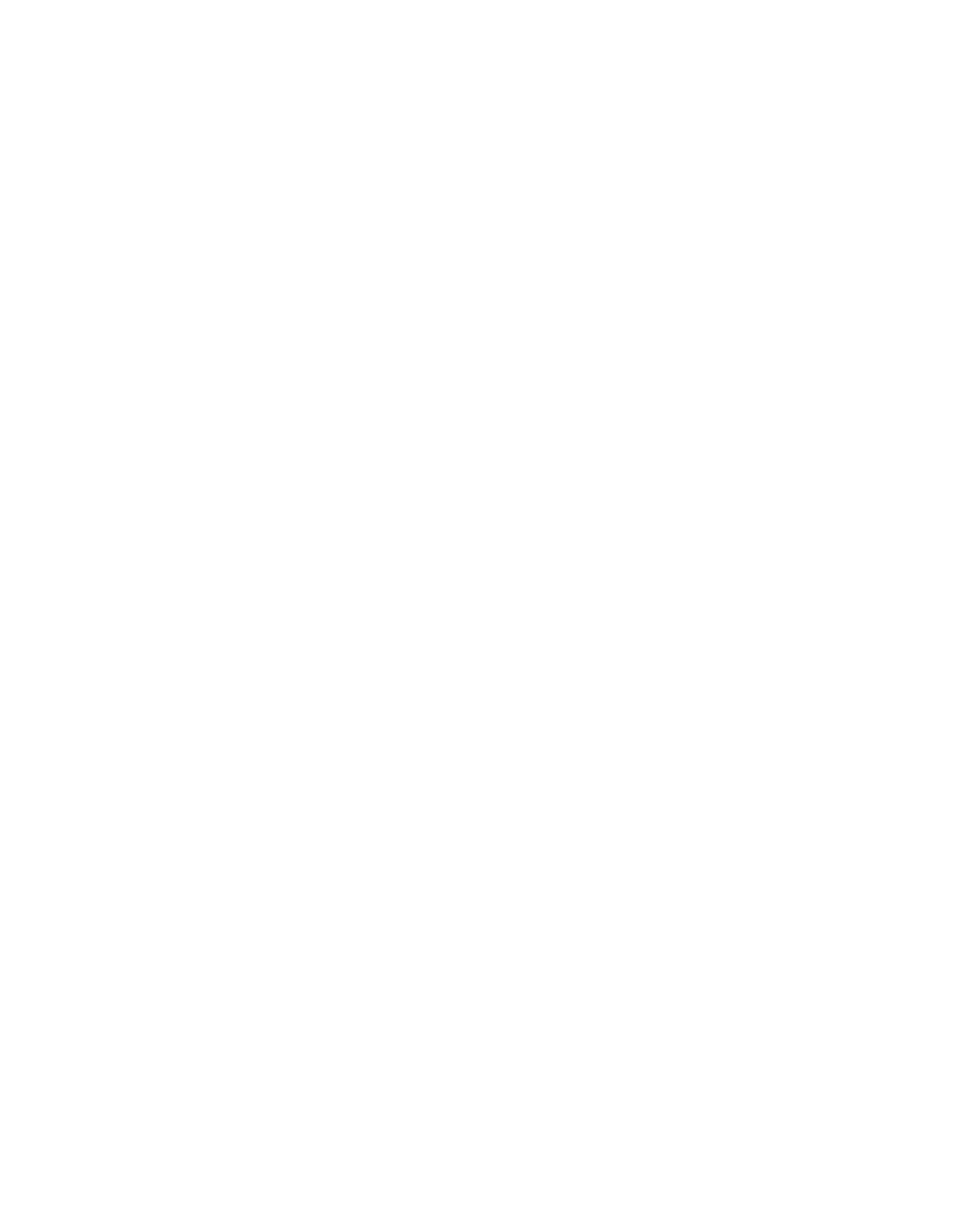## **APPENDIX AȅINSTALLATION INSTRUCTIONS AND PROCEDURES FOR USE**

#### **Installation Instructions**

SDZTool was written as a Java<sup>™</sup> Archive file (\*.jar) and then packed into an executable file. As such, the SDZTool program itself does not need to be installed, but just needs to be accessible. Ensure that the Java™ version is up to date (http://java.com/ en/download/index.jsp). MODFLOW-2000 and/or MODFLOW-2005 need to be installed (whichever the initial MODFLOW model used) because the SDZTool will use one of these programs to run the native MODFLOW files. The native MODFLOW files should be tested using MODFLOW off the command line to ensure that they will run properly. Other programs to read and visualize the results (text readers, spreadsheets, and GUI interfaces for MODFLOW) are useful, but not necessary. The SDZ software can be obtained by contacting the lead author (abobst@mtech.edu).

#### **Procedure for Use**

*(1) Double click on the SDZTool 1.0.1 executable file.* 

This will cause a new window to open. This window is the status box that will track what the program has done, and provide information to the user. There is only one option for the user, and that is to click on the "New Simulation" button at the bottom.

#### *(2) Click on "New Simulation" button.*

This will cause a new window to open. The first input is to map to the native MODFLOW file for the model that will be tested using the "Select File" button. The user must select the  $*$  nam or  $*$  mfn file for the model. Next the user must select the version of MODFLOW that the model uses. MODFLOW-2005 is the default, but MODFLOW-2000 is also supported. Once these selections are made the user clicks on the "Run Baseline Test" button.

#### *(3) Click on "Run Baseline Test" button.*

When the baseline test is run the tool runs the model with no modification, and reads from the \*.out (or \*.lst), \*.glo if it exists, and \*.ba6 ϐiles and reports the extent of the grid, the units that are used in the model, the possible surface-water features in the model, the number of stress periods

and time steps, and the number of active cells that do not contain features. The active featureless cells are the cells that will be tested. The tool saves the output from this run since it will be used as the baseline run to calculate depletion from adding wells. A new box with several features opens at the end of the baseline test. This box includes:

(a) Surface-Water Features: Select the features that represent the surface waters to be tested in the model. The tool reads the result of the baseline test to make the features that may be surface-water features selectable; however, the user must define which particular features are intended to represent surface water. Note that if a cell type is used to define a surface-water feature, it cannot be used for other purposes in the model. For example, if specified head cells are used to represent a lake, they cannot also be used to define an upgradient boundary. This is due to the tool using the budget information from the \*.out file to calculate stream depletion.

(b) Stress period and time step: Based on the baseline test, the tool asks the user which time step of which stress period is to be evaluated. This guides the tool to the budget information in the \*.out file that will be used for calculating stream depletion. For example, if one stress period with 30 1-day time steps were used in the model and the stream depletion after 30 days needed to be evaluated, stress period one and time step 30 would be selected.

(c) Simulate every nth cell: This option allows the user to define if all cells are tested (blank), or if some subset will be tested based on skipping a number of cells. For example, if the user wanted to test every 5th cell, a 5 would be entered in this box. This can allow for significantly shorter run times while still providing distributed results, which is particularly useful when assessing if the model is set up properly, and for determining if only a limited range of cells needs to be tested (see below).

(d) Hypothetical pumping rate: Enter the pumping rate of the hypothetical pumping wells. Units can be selected from the dropdown menus; the default is gallons per minute (gpm). Since the tool reads the units from the baseline test, conversions will occur automatically.